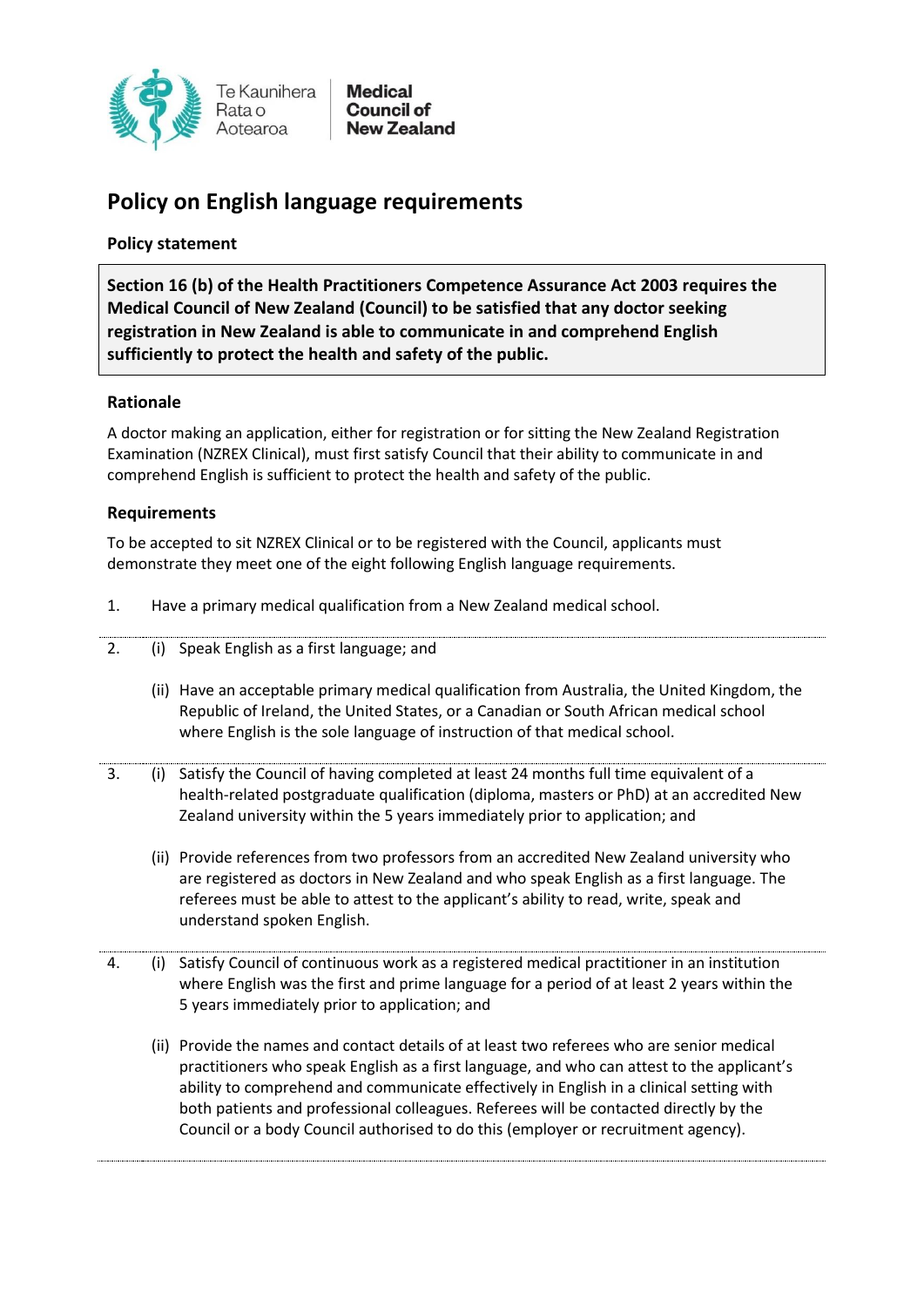- 5. (i) Have been granted registration with the Medical Council of New Zealand on or after 18 September 2004 which was cancelled for administrative reasons (and not as a result of an order of the Health Practitioners Disciplinary Tribunal or a direction by the Council under section 146 or 147 of the HPCAA); and
	- (ii) Provide the names and contact details of at least two referees who are senior medical practitioners registered in New Zealand, and who can attest to the applicant's ability to comprehend and communicate effectively in English in a clinical setting with both patients and professional colleagues. Referees will be contacted directly by the Council or a body Council authorised to do this (employer or recruitment agency).
- 6. Pass the Academic Module of the International English Language Testing System (IELTS) by achieving a minimum of the following within one result:

## **Minimum required scores:**

- Speaking 7.5
- Listening 7.5
- Writing 7.0
- Reading 7.0

# **Validity of IELTS results**

IELTS results are valid within:

- 2 years of an application for registration.
- 2 years of NZREX Clinical examination date (new candidate).
- Repeat candidates for NZREX Clinical will not be required to re-sit IELTS for up to 5 years of the examination date if they have been, since the last NZREX Clinical sat, residing continuously in New Zealand, Australia, the United Kingdom, the Republic of Ireland, the United States, Canada (English speaking region, not Quebec) or South Africa. Acceptable evidence includes a letter of reference from an employer or landlord with a passport displaying visa or residency.
- 7. Pass the Medical Module of the OET by achieving a minimum score of 350 in each of the four components (reading, writing, listening and speaking) within one result.

## **Validity of OET results**

OET results are valid within:

- 2 years of an application for registration.
- 2 years of NZREX Clinical examination date (new candidate).
- Repeat candidates for NZREX Clinical will not be required to re-sit OET for up to 5 years of the examination date if they have been, since the last NZREX Clinical sat, residing continuously in New Zealand, Australia, the United Kingdom, the Republic of Ireland, the United States, Canada (English speaking region, not Quebec) or South Africa. Acceptable evidence includes a letter of reference from an employer or landlord with a passport displaying visa or residency.

8. For applying for registration only, pass the NZREX Clinical examination, within the 5 years immediately prior to application.